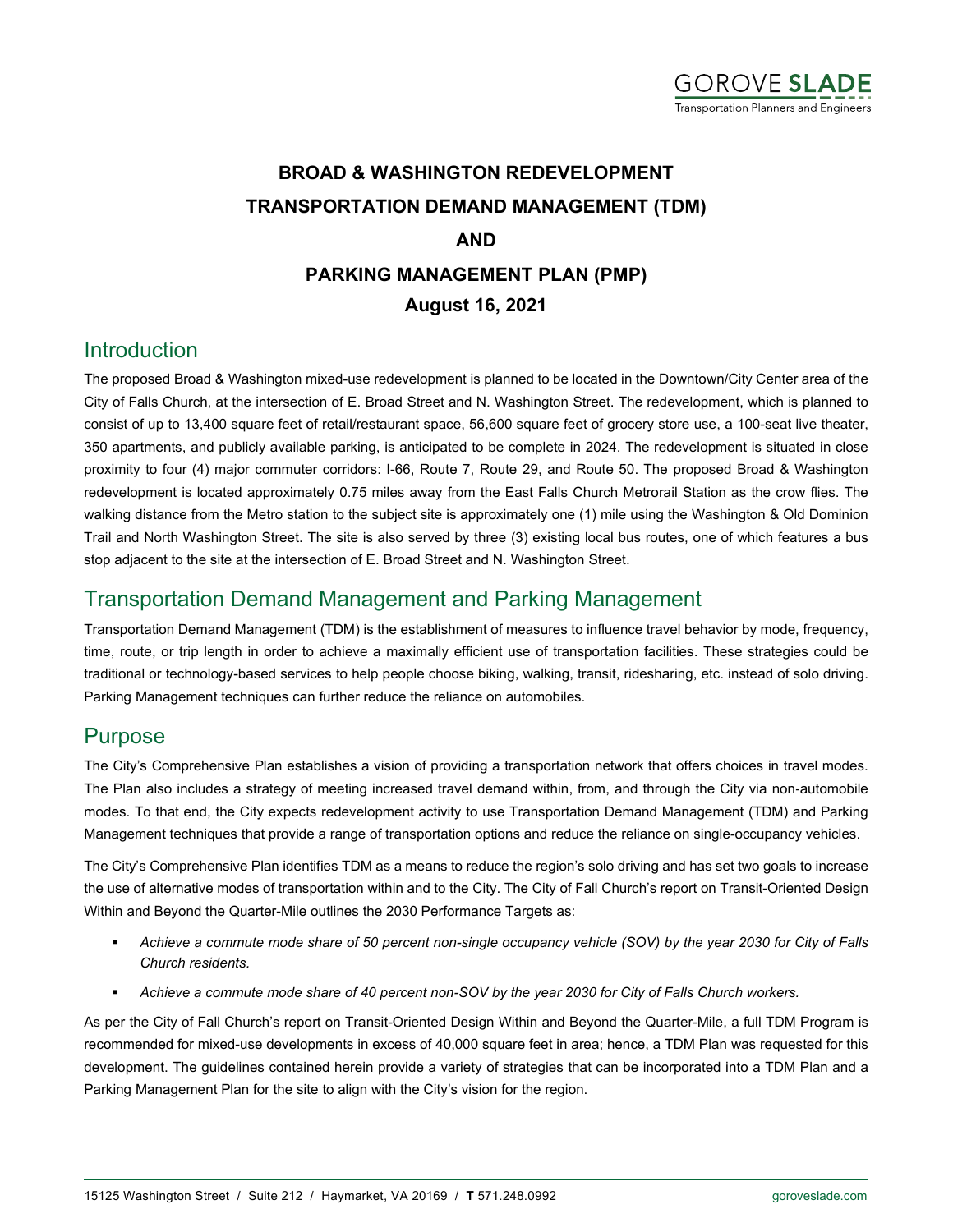## Goals

This TDM Plan and Parking Management Plan are designed to achieve the following goals:

- 1. A 25 percent reduction in single-occupancy vehicle use, as compared with industry-standard Institute of Transportation Engineers (ITE) *Trip Generation Manual*, 10<sup>th</sup> Edition projections.
- 2. Accommodation within the on-site garage of the parking demand for the uses in the building during typical operating hours.

# Plan Flexibility

These TDM and Parking Management Plan strategies recognize that travel behavior may change over time. For that reason, this plan uses a strategy of adaptive management – monitoring performance and updating the strategies applied as necessary to achieve the stated goals. The success of this TDM and Parking Management Plan will be reviewed periodically and updated as needed to deliver on the goals listed above.

# Plan Elements

The TDM and Parking Management Plan includes strategies that are categorized below. A description of these categories is presented in the following section.

| Site Design,<br>Infrastructure and<br><b>Options</b> | Secure bicycle storage for retail employees, retail patrons, residents, and visitors                                                                                                                                                        |
|------------------------------------------------------|---------------------------------------------------------------------------------------------------------------------------------------------------------------------------------------------------------------------------------------------|
|                                                      | Bikeshare program space reserved, in addition to the station currently located along<br>Park Place near the intersection with N. Washington Street                                                                                          |
|                                                      | Sidewalk improvements along property frontage to include landscaping and street<br>furniture to match with the character of the area                                                                                                        |
|                                                      | Crosswalk upgrades along N. Washington Street and E. Broad Street at the<br>intersections of N. Washington Street and S. Washington Street and E. Broad Street<br>and W. Broad Street to match the new crosswalk design adopted by the City |
|                                                      | Two pedestrian routes and one public plaza                                                                                                                                                                                                  |
|                                                      | Existing bus stop improvements along E. Broad Street at the intersection of N.<br>Washington Street and E. Broad Street to mimic other bus shelters in the City                                                                             |
|                                                      | Contribution to future bus stops adjacent to the site                                                                                                                                                                                       |
|                                                      | Parking spaces reserved for car/vanpool                                                                                                                                                                                                     |
|                                                      | Parking spaces reserved for car share options                                                                                                                                                                                               |
|                                                      | Dedicated electric vehicle charging stations provided on each level of parking, with<br>extra conduit installed for additional charging facilities in the future                                                                            |
|                                                      | Common area Wi-Fi, copy machine and other business amenities provided to aid the<br>residents who choose to work from home                                                                                                                  |
|                                                      | Unbundling of parking fees with unit/lease                                                                                                                                                                                                  |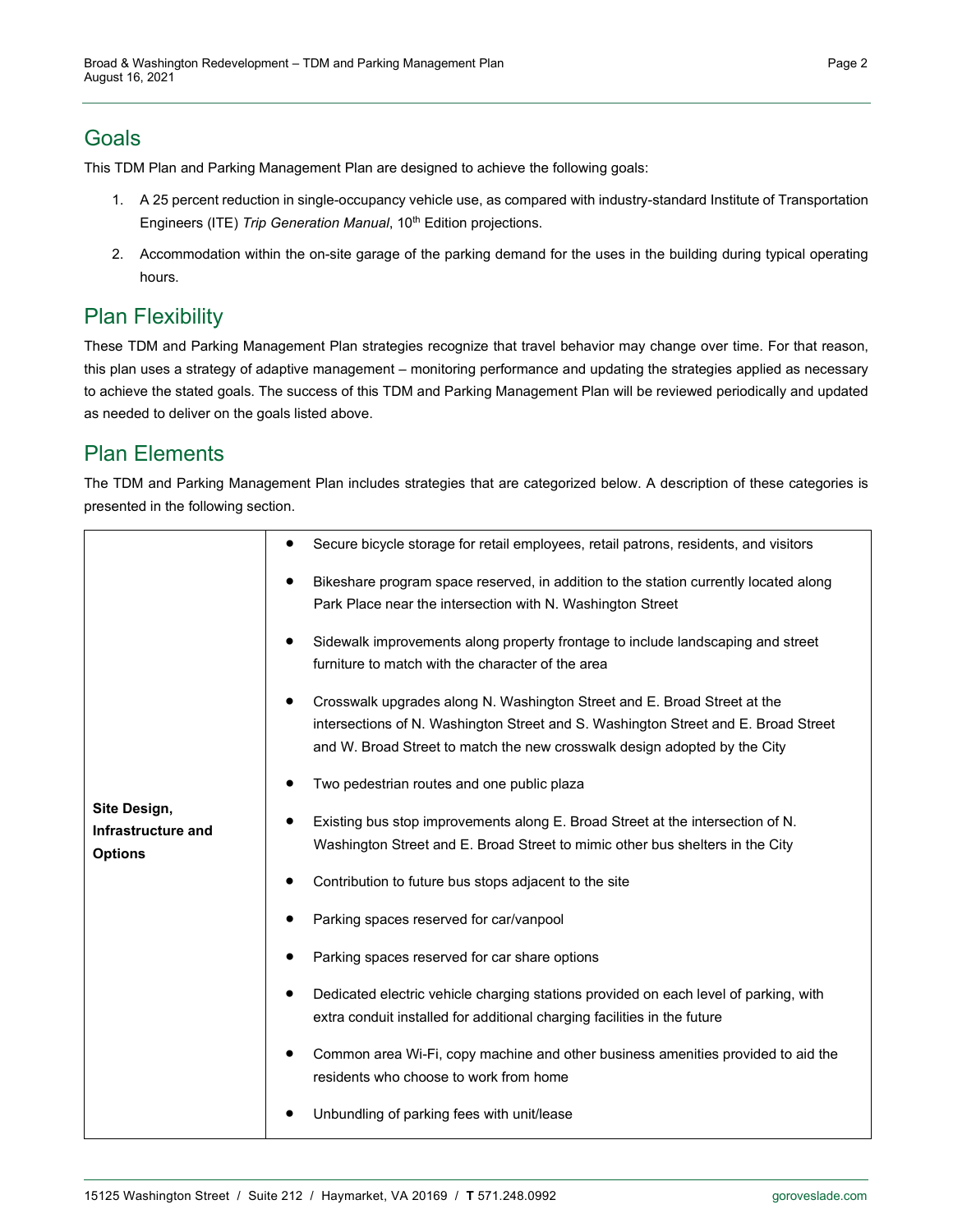| Promotion, Education,<br>and Incentives     | Appoint Transportation Coordinator (TC)<br>$\bullet$      |
|---------------------------------------------|-----------------------------------------------------------|
|                                             | Develop TDM Program branding                              |
|                                             | Develop TDM Program marketing plan                        |
|                                             | Provide real-time travel information                      |
|                                             | Develop site-based transportation access guide            |
|                                             | Implement live-work-play marketing                        |
|                                             | Promote transit program                                   |
|                                             | Appoint Residential Transportation Coordinator (RTC)      |
|                                             | Distribute new resident commuter information package      |
| <b>Monitoring and</b><br><b>Enforcement</b> | Conduct commute surveys<br>٠                              |
|                                             | Collect traffic counts                                    |
|                                             | Collect parking occupancy counts                          |
|                                             | Prepare annual report                                     |
| <b>Adaptive Management</b>                  | As necessary based on TC and City review of annual report |

#### *Implementation Timeframe*

#### *1. Site Design, Infrastructure, and Options*

These options will be provided when the project is opened for operation. The options include provision of bicycle accommodations, pedestrian amenities, public transportation, rideshare marketing, car share programs, and electric vehicle charging stations.

*2. Promotion, Education, and Incentives*

These options will be provided while the project is in operation. The options include appointing a Transportation Coordinator (TC), developing TDM Program branding and a marketing plan, providing real-time travel information, developing a site-based transportation access guide, implementing live-work-play marketing, and promoting the transit program.

*3. Monitoring, Enforcement and Adaptive Management*

These techniques will be used to measure performance of the implemented strategies, ensure compliance, and assess whether the strategies applied are meeting the goals of the plan. The tasks will include conducting commute survey, collecting parking occupancy and traffic counts, and preparing an annual report.

*4. Adaptive Management*

These additional techniques will be used if the implemented strategies are not sufficient to meet the goals of the plan. Note that this list is not exhaustive. Other strategies as needed will be used to meet the performance goals, as necessary.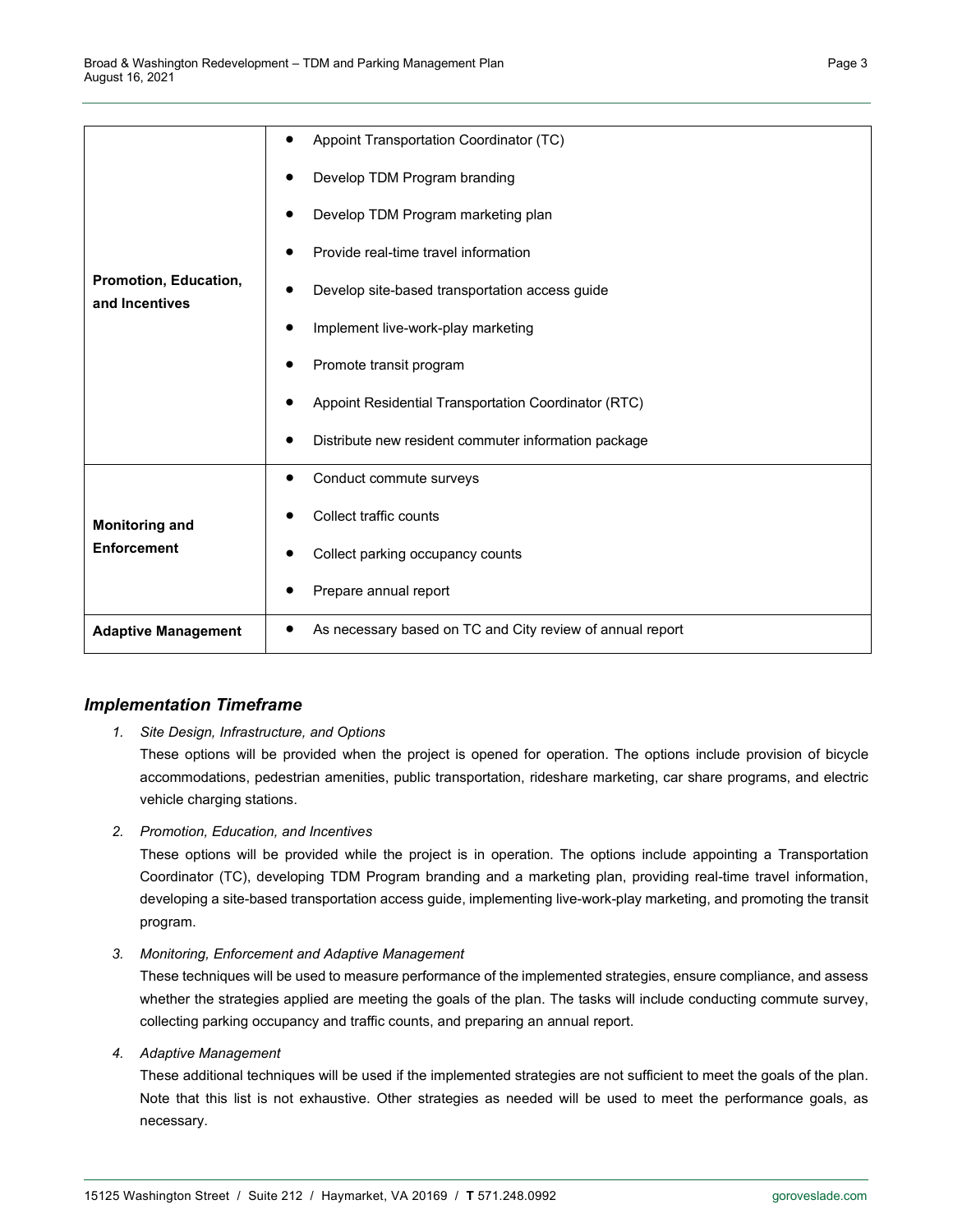#### *Site Design, Infrastructure, and Options*

Site design features supportive of TDM strategies should be implemented as part of the overall holistic design of the Broad & Washington redevelopment site.

#### *Bicycle Accommodations*

On-site bicycle parking will be provided for retail employees, retail patrons, residents, and visitors. Bike storage and parking will be located inside the garage, with an approximately 141-space secure storage area on the lower level, and approximately 8 spaces available on the Broad Street level near the pedestrian retail entrances.

Bike racks for retail patrons and visitors will be installed on-street along the exterior sidewalk for parking approximately 18 to 22 bikes, with a majority of those spaces clustered at the Broad Street and Washington Street intersection near the bus shelters and urban plaza, which include a covered area under the bus shelters for parking approximately 8 bikes and uncovered racks for parking approximately 8 bikes. The remaining spaces will be distributed along the front of the building adjacent to the site's Broad Street frontage to be convenient to each of the commercial uses on the ground floor.

At a minimum, a total of 90 indoor bicycle parking spaces and 6 outdoor spaces will be provided within the building and parking garage in accordance with City of Alexandria bicycle parking guidelines, currently in use by the City of Falls Church. The physical layout of the bicycle facilities, including, but not limited to, type of bike rack, placement of racks, and spacing of racks, will adhere to the City's Standards.

As of August 2021, a Capital Bikeshare station exists along Park Place, near the intersection of N. Washington Street. In addition, a space is reserved in the northeast corner of the intersection of Broad Street and Washington Street for an additional bikeshare facility, if an operator chooses to install a station in that space.

The City's Comprehensive Plan, in its chapter on transportation, mentions establishing a 'City Bike Route' as depicted in blue in [Figure 1.](#page-4-0)

[Figure 2](#page-4-1) illustrates the future bikeshare corridors in the City. The Washington Street corridor, marked in yellow, lies adjacent to the development's western frontage.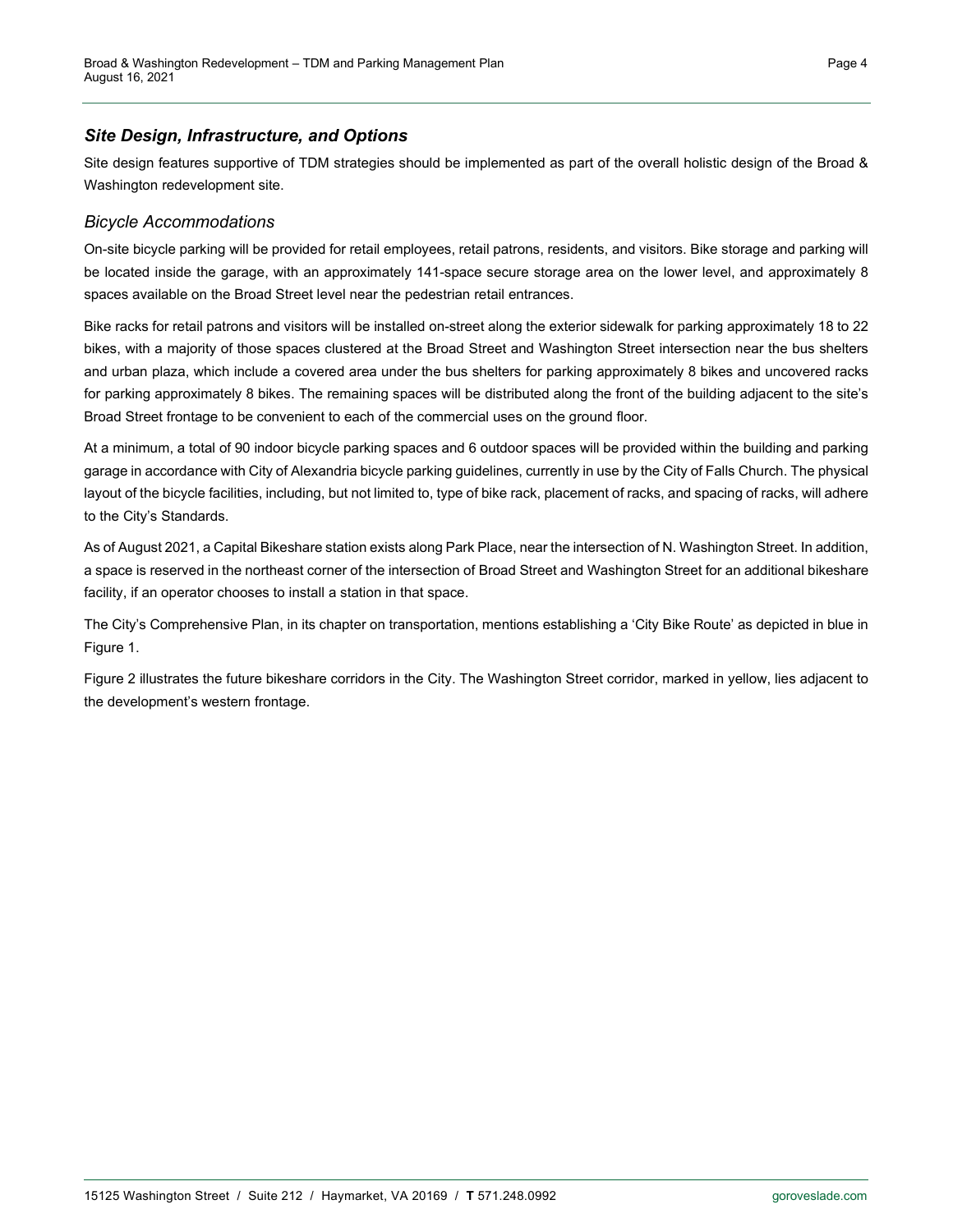

<span id="page-4-0"></span>**Figure 1: Future Regional Bicycle Connections in the City of Falls Church (Source: Bicycle Master Plan, City of Falls Church, Virginia)**



<span id="page-4-1"></span>**Figure 2: Future Local Bike-Share Corridors in the City of Falls Church (Source: Bicycle Master Plan, City of Falls Church, Virginia)**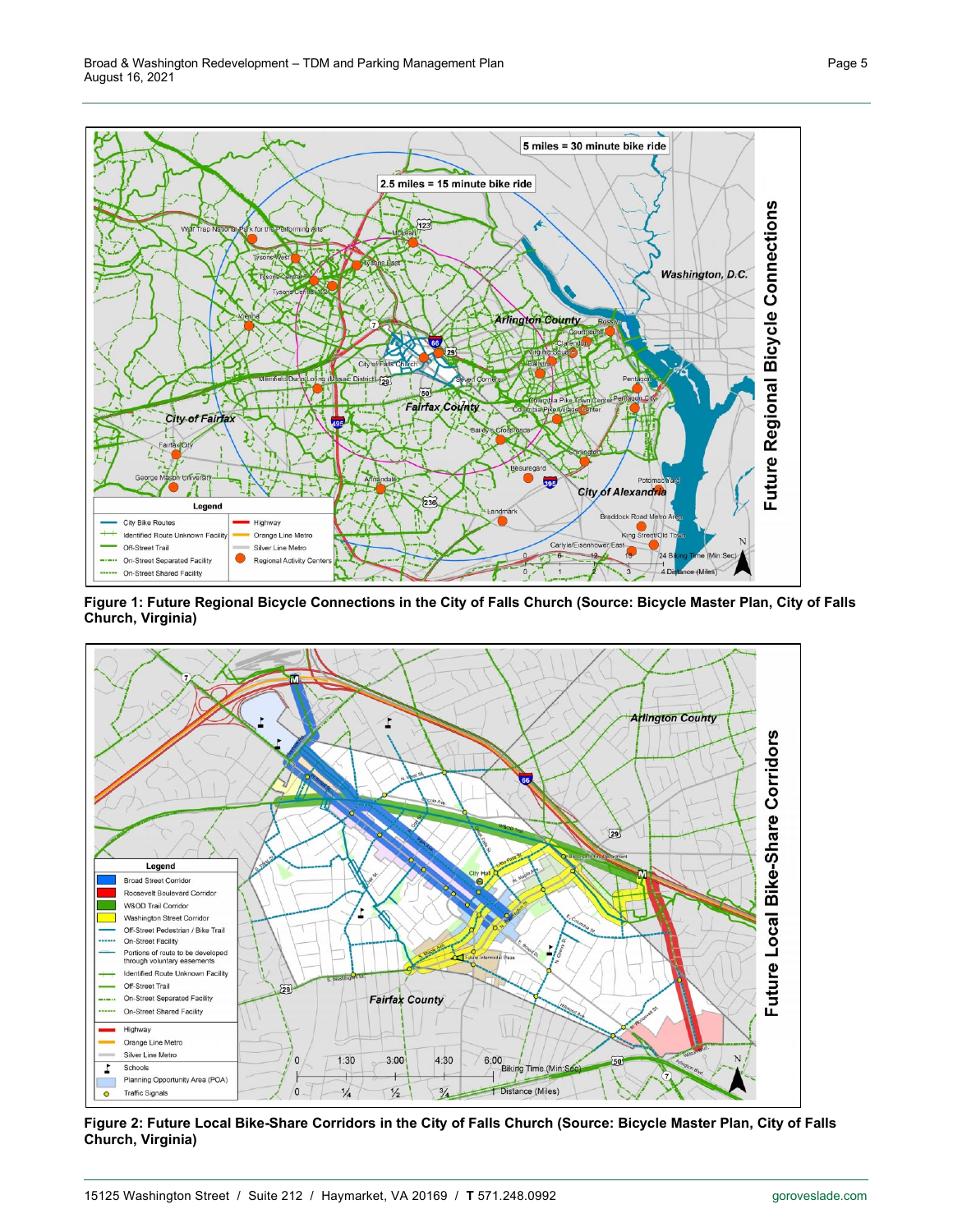#### *Pedestrian Amenities*

The redevelopment will improve the crosswalks along N. Washington Street and E. Broad Street at the intersection of Broad Street and Washington Street to match the City's vision in it Comprehensive Plan. The crosswalks are currently in the form of painted zebra crossings and will be updated to have special paving blocks.

The redevelopment will also improve the sidewalks along the periphery of the development. Wide and specially paved sidewalks with landscaping, equipped with street furniture, will provide for an attractive and inviting space for pedestrians using the ground level restaurants and shops.

In addition, the redevelopment is also planned to include two (2) pedestrian connectivity routes. The first pedestrian route will connect Washington Street to the City's Public Parking Lot just north of the development. This pedestrian route will also be accessible to the pedestrians using the public plaza that is planned at the northeast corner of the intersection of Broad Street and Washington Street. The other pedestrian route is planned to connect Lawton Street and Broad Street to the public parking, north of the site, via a walkway along the northern frontage of the site.

#### *Public Transportation*

As part of the proposed Broad & Washington redevelopment, two (2) bus shelters are being proposed which will include appropriate signage, shelter, and landing pad amenities, such as bus schedule and real-time route information if available. The first bus shelter location will be the existing bus stop situated along the westbound approach at the intersection of Broad Street and Washington Street. Currently, only a pole with Metrobus sign and route number exists at the bus stop location. The style of bus stop will be selected by the City and will mimic other bus shelters in the City. The second proposed bus shelter will be located along the western frontage of the proposed development along N. Washington Street. This facility will provide a level of safety and protection to riders in case of inclement weather and encourage ridership at such times. The Metrobus route map is shown in [Figure 3.](#page-6-0) An image of a typical bus shelter as shown in the City's Bus Stop and Bus Shelter Master Plan is shown in [Figure 4.](#page-6-1)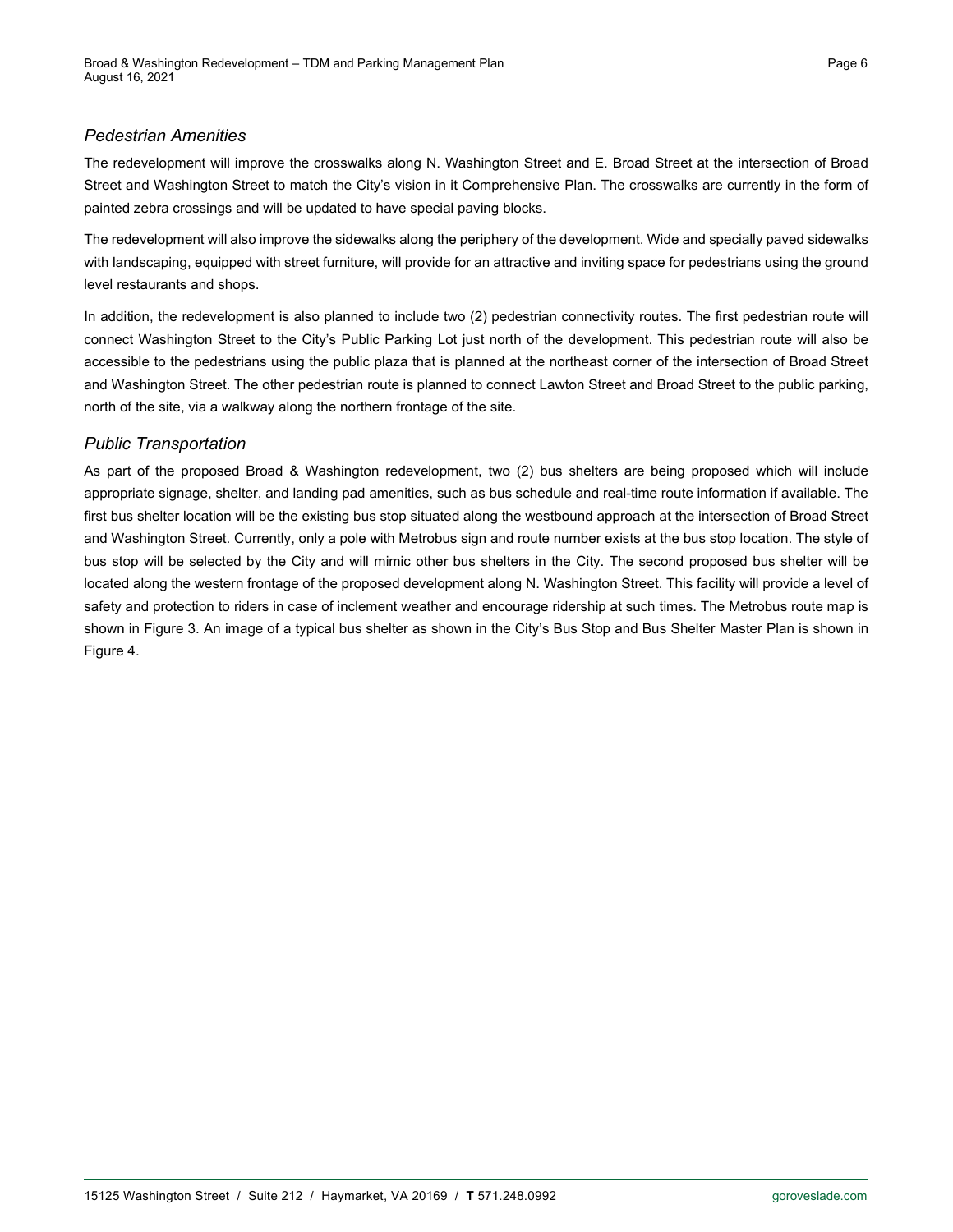

<span id="page-6-0"></span>**Figure 3: Existing Transit Service in the Vicinity of the Proposed Development**

<span id="page-6-1"></span>

**Figure 4: Typical Bus Shelter Described in the City's Bus Stop and Bus Shelter Master Plan (Source: City of Falls Church Comprehensive Plan, Chapter 7: Transportation: "Mobility for All Modes")**

Page 7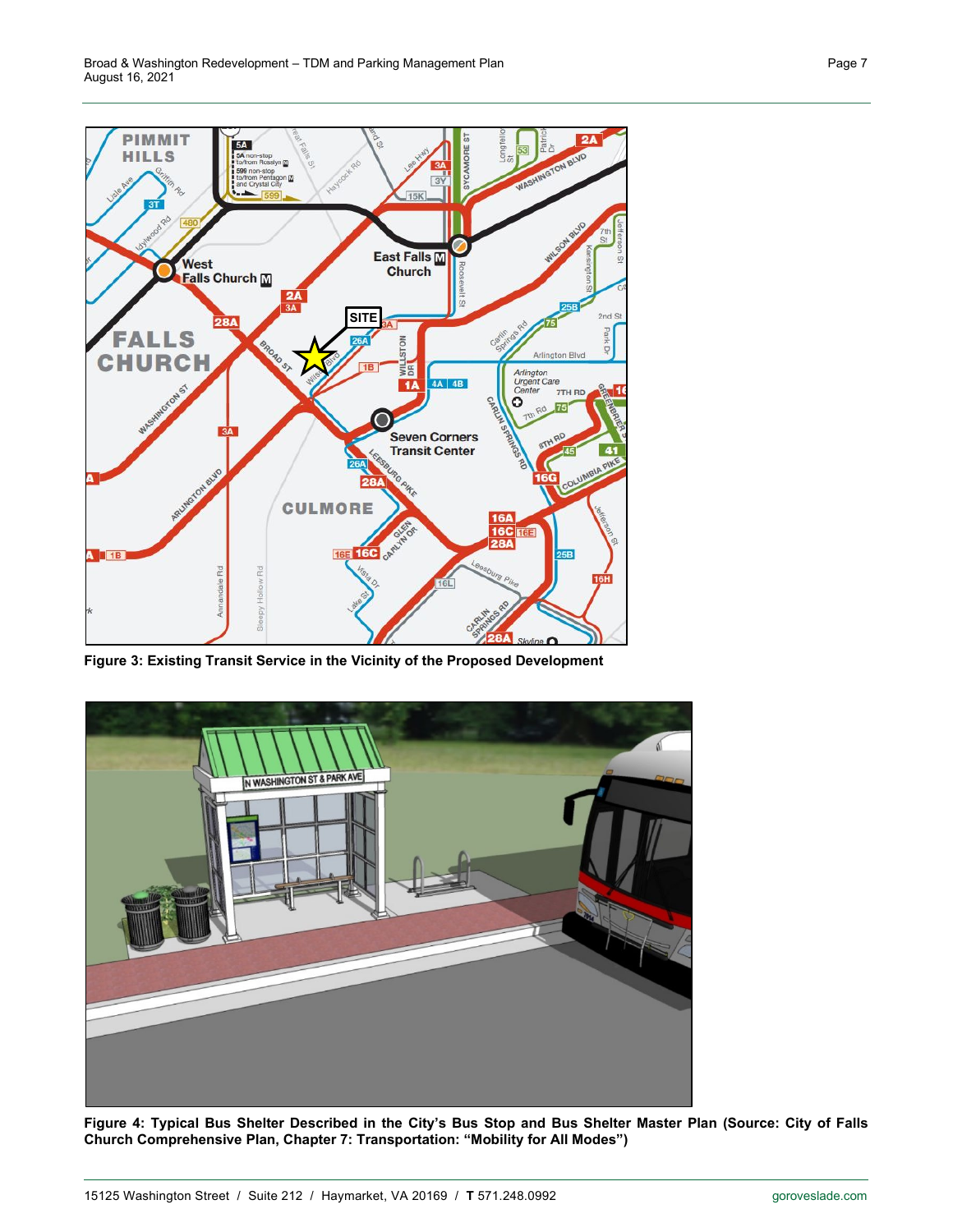#### *Ridesharing Marketing*

Various methods will encourage and promote rideshare matching and incentives for car/vanpooling for both residents and (nonresident) employees using the proposed development. Three (3) parking spaces for carpool/vanpool vehicles will be reserved on the second level of parking closest to the elevators. If residents or workers in the buildings join a vanpool and they park the van onsite, parking spaces shall be reserved near the garage entrance/exit at no cost. The intent is to make it easy for the van driver to navigate the garage.

Other strategies include transportation fairs, distribution of ridesharing marketing material to residents and employees, and displaying informational material, such as posters, brochures, etc., in common areas like hallways, elevators, restrooms, water fountains, building management offices, and public space notice boards.

A reason often cited to not participate in ridesharing arrangements is the need to have a personal vehicle at hand for emergency situations. A number of innovative programs, such as Commuter Connection's Guaranteed Ride Home (GRH), have been developed to provide emergency transportation to one's home or child's school or daycare, and will be made available to residents and visitors of the development.

#### *Car Share Programs*

Two (2) parking spaces for a car sharing program, such as *Zipcar*, will be reserved in the parking garage, providing a convenience for residents who don't own an automobile and others who use car sharing as an occasional method of transportation to maintain a car-free lifestyle. Space shall be set aside for signs to direct pedestrians to the car sharing spaces in the event a company like *Zipcar* uses the spaces.

#### *Electric Vehicle Charging Stations*

Dedicated electric vehicle charging stations (a total of five (5) dual port rapid charging stations capable of servicing up to a total of ten (10) vehicles) will be installed inside the garage at opening. These charging stations will be equipped with two (2) ports of at least 400-volts each to enable fast battery re-charging times ranging from one (1) to three (3) hours. The spaces for electric vehicle charging stations will be restricted to electric vehicle use only and will be signed accordingly.

Extra conduit will also be installed inside the garage to allow for additional charging facilities in the future (up to ten (10) additional dual port rapid charging stations with specifications as above, capable of servicing up to a total of 20 vehicles). Ultimately, a grand total of up to 30 vehicles would be able to recharge at one time with the electric vehicle charging stations and additional conduit in place.

#### *Promotion, Education, and Incentives*

*The site-wide TDM Program strategies for the Broad & Washington site may include one or more of the following elements:*

- Appoint a Transportation Coordinator (TC);
- Develop TDM Program Branding;
- Develop a TDM Program Marketing Plan;
- Promote Real-Time Travel Information;
- Develop a Site-Based Transportation Access Guide;
- Implement Live-Work-Play Marketing; and
- Promote the Transit Program

Detailed descriptions of each strategy are included in the sections below.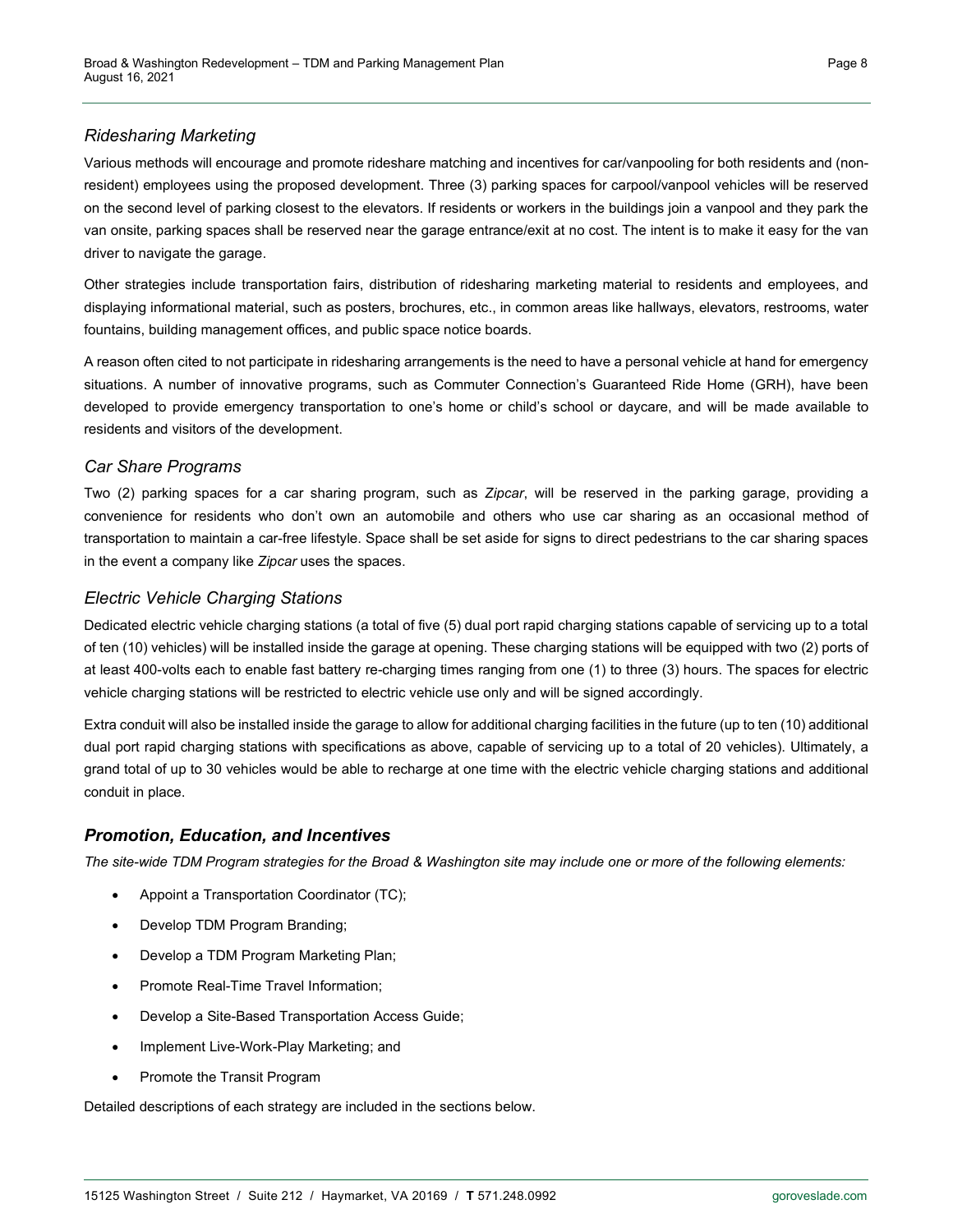#### *Appoint a Site-Wide TDM Transportation Coordinator (TC)*

Transportation program management responsibilities should be designated to a single site representative associated with the Broad & Washington redevelopment, which may also be responsible for overall operations and maintenance. This individual should serve as a central point of contact and manage the overall TDM Program and Annual Report. The location of the program manager's office should be publicized broadly within the redevelopment site area, and the manager should be available for consultation during regular office hours.

TC responsibilities could include, but may not be limited to:

- Develop an Annual TDM Report, which should outline the activities to be implemented in the upcoming year, provide an assessment of strategies implemented to date, and in consultation with the City secure approval of the Transportation Management Plan.
- Promote transportation alternatives to all owners, residents, and retail employees.
- Remain available to answer questions about all aspects of the TDM Program.
- Manage a volunteer network of individual Transportation Coordinators located at residential and retail buildings, provide these coordinators with materials and information to distribute about the TDM Program, and organize periodic and regular meetings with these coordinators.
- Recruit and engage participants for any outreach events or campaigns associated with the TDM Program over time.
- Coordinate with local TDM providers, Telework!VA and MWCOG to obtain support for program implementation.
- Train residential and commercial sales and/or leasing staff on TDM Program elements and information so they can provide these materials to tenants as they move in or to use as a recruitment tool.
- Coordinate and manage IT efforts associated with the TDM Program.
- Coordinate all monitoring and evaluation activities necessary to measure the effectiveness of the TDM Program and parking occupancies.

The overall approach of the TC should follow an individualized marketing framework. Individualized marketing is a TDM implementation and evaluation process that takes the principles of social marketing and customizes them to transportation programs focused on the individual traveler. The approach is simple: target customized information, training, and incentives to people who are open to changing the way they travel. Identifying people open to trying transportation alternatives is achieved through surveys of the population to determine who uses transportation alternatives currently, who is interested in using them more, and who would never consider changing their travel behavior. The programs are implemented and the participants are then surveyed again to understand how their travel behavior changed. This approach will ensure resources are spent on individuals most likely to change and will make sure all elements of the TDM Program are captured in one fluid implementation strategy.

#### *TDM Program Branding*

An initial step in the promotion and marketing of the TDM Program is the development of a program brand. The brand should be used on TDM Program marketing materials, which may include e-newsletters, print ads, brochures, flyers, premiums, and news releases.

To be successful, a brand must offer a relevant, consistent message that resonates with current and potential customers. The graphic identity of a program brand, including a logo, taglines, and a brand standards document should convey the program's ability to address the needs of the various types of residents, employees, and visitors that will travel to the redevelopment site. The brand should create a single point of reference for the individuals that will access the redevelopment daily.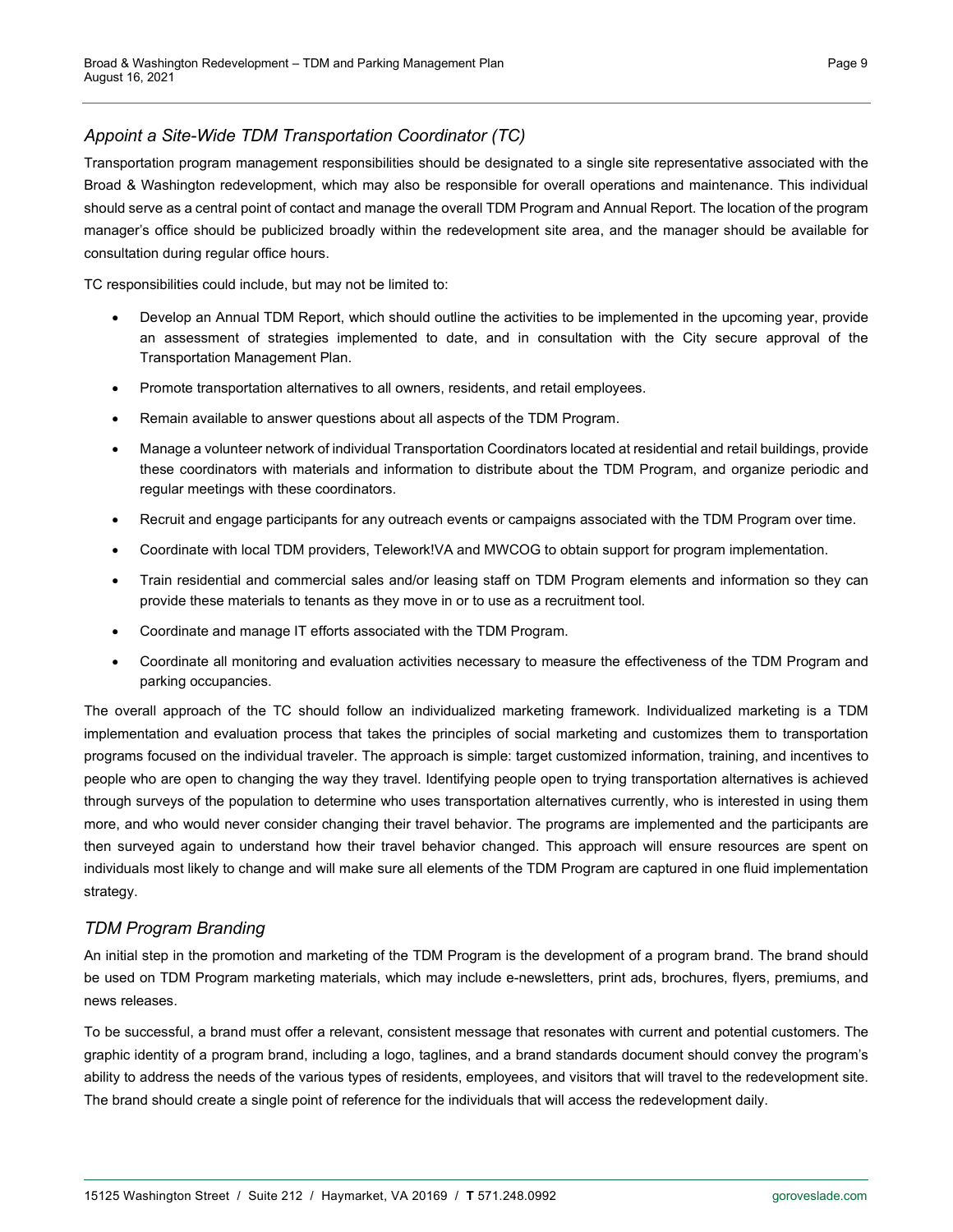#### *TDM Program Marketing Plan*

The marketing plan reinforces the TDM brand and ensures that communications with Broad & Washington residents, employees, and visitors by the TDM Program remains organized, consistent, and efficient. The marketing plan should host messaging and timing of communication through the various communication channels the TC uses to communicate with Broad & Washington audiences. To ensure that significant progress is made site goals, the marketing plan should focus on concepts most likely to generate interest in specific commute options.

#### *Real-Time Travel Information*

The availability of real-time travel information has been shown to make travel using alternative transportation more attractive. Studies have shown that providing real-time travel information has been found to decrease perceived wait times and increase rider satisfaction with travel systems. In order to encourage the use of alternative transportation, the TC has the option to install an Electronic Information Display at high traffic areas to show real-time transportation information. Additionally, the TC should promote applications and websites that provide real-time travel information. The TC should also monitor new technology that can be used to increase the use of non-SOV travel modes and implement those strategies when appropriate based on costs and potential benefits. The information provided may include, but not be limited to, the following:

- Traffic conditions, road hazards, construction work zones, and road detours;
- Arrival times and delays on Metrorail and area bus routes;
- Real-time parking conditions and guidance to current on-site parking vacancies; and
- Carshare and rideshare availability.

#### *Site-Based Transportation Access Guide*

A local access guide should be made available to all traveler groups to the development site, including residents, employees, and visitors. The guide would provide them with information about how to access transportation options, parking, retail, and services, as well as provide them with a sense of amenities and destinations within walking and biking distance. When possible, these access guides should be provided to new residents as part of their move-in packet as well as to all new employees in the retail space. The purpose of the local access guide is to familiarize residents, employees, and visitors with what is available in and around the Broad & Washington redevelopment site. By doing so, the need to travel off-site is reduced and in some cases eliminates the need for a vehicle during work hours to run errands. The local access guide should be updated on an annual basis or as needed.

#### *Live-Work-Play Marketing*

A live-work-play marketing program should be implemented to encourage tenants of the residential uses to work, shop, and eat within the City of Falls Church. An advanced strategy should be implemented to encourage local employees to purchase or lease housing close to their worksites through a variety of financial incentives that will be determined. The TC should also seek discounts or coupons from local retail and service establishments and distribute those items to residents to encourage them to shop locally. This marketing encourages residents to shop at, eat at, and visit businesses that are within walking distance of their homes or accessible via transit.

#### *Transit Program*

Transit subsidy programs will include incentives to utilize the regional Metrorail/Metrobus system. The property management company and retail tenants with employees who either ride transit or vanpool will be encouraged to enroll in a *SmartBenefits* pre-tax benefits program to help them take advantage of available automated and convenient tax savings on their transit costs. During initial lease up of the project, new tenants could be provided with a *SmarTrip* Card with \$20 pre-loaded. This program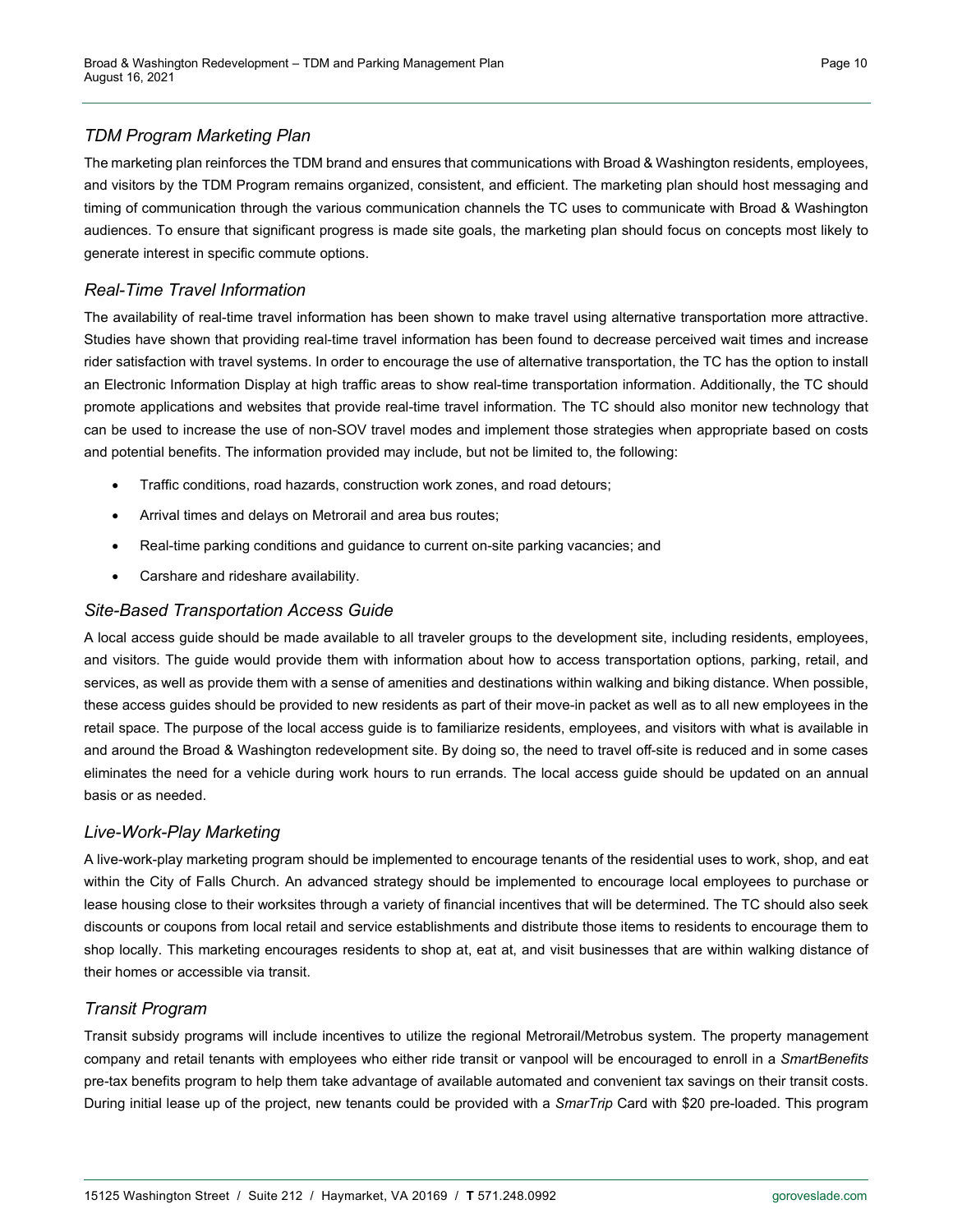will encourage the use of Metrorail and Metrobus, with East Falls Church Metro station being only a mile's walking distance from the site location.

In order to maximize the site's proximity to Metrorail, Broad & Washington has the option to implement a free connection to Metrorail by way of a shuttle for the site's residential uses. The shuttle service would transport passengers from Broad & Washington to Metrorail during peak hours on weekdays. Additional stops in-between can be considered based on resident demands. The shuttle service can be solely operated by Broad & Washington or part of a joint shuttle service agreement with nearby developments in the City of Falls Church, in coordination with City staff.

#### **Broad & Washington Residential TDM Program Elements**

In addition to site-wide TDM Program elements outlined previously, several TDM strategies should be implemented for new residents associated with the Broad & Washington property. These strategies leverage the site-wide TDM Program elements, as well as existing regional TDM strategies such as ridesharing and Guaranteed Ride Home that are available for free use by residents. *The TDM strategies implemented for residents may include the following:*

- Appoint a Residential Transportation Coordinator (RTC);
- Distribute a new resident commuter information package.

Detailed discussions of each of the strategies are included below.

#### *Residential Transportation Coordinator (RTC)*

The site's residential component should have a property manager designated to serve as a point of contact for the TDM Program. These RTCs could be paid staff of the property management company, residential leasing agents, or others who have responsibility for the ongoing operation and maintenance of the building. These individuals could have the following responsibilities:

- Promote and distribute information about the TDM Program. This information should be produced by the TC and the only responsibility of the RTCs would be to distribute it within their building.
- Inspect the condition and functionality of the bicycle storage located within or on the grounds of the building. Report any issues to the TC.
- Respond to questions or concerns about TDM Program elements, provide information, and coordinate with the TC as necessary (e.g. transportation fairs, campaign events, etc.)

#### *New Resident Commuter Information Package*

The RTC should distribute to all new residents a transportation information package which would include information on alternative transportation at Broad & Washington. The purpose of these commute information packages is to raise awareness of the transportation benefits and amenities available for residents. Information in this package could include, but not be limited to, the following:

- Overview of transportation amenities on site (local access guide),
- Transportation Demand Management Program overview,
- Shuttle or transit subsidy information,
- Bikeshare information,
- Promotion of subsidized delivery services,
- Transit service schedules,
- Promotion of Guaranteed Ride Home,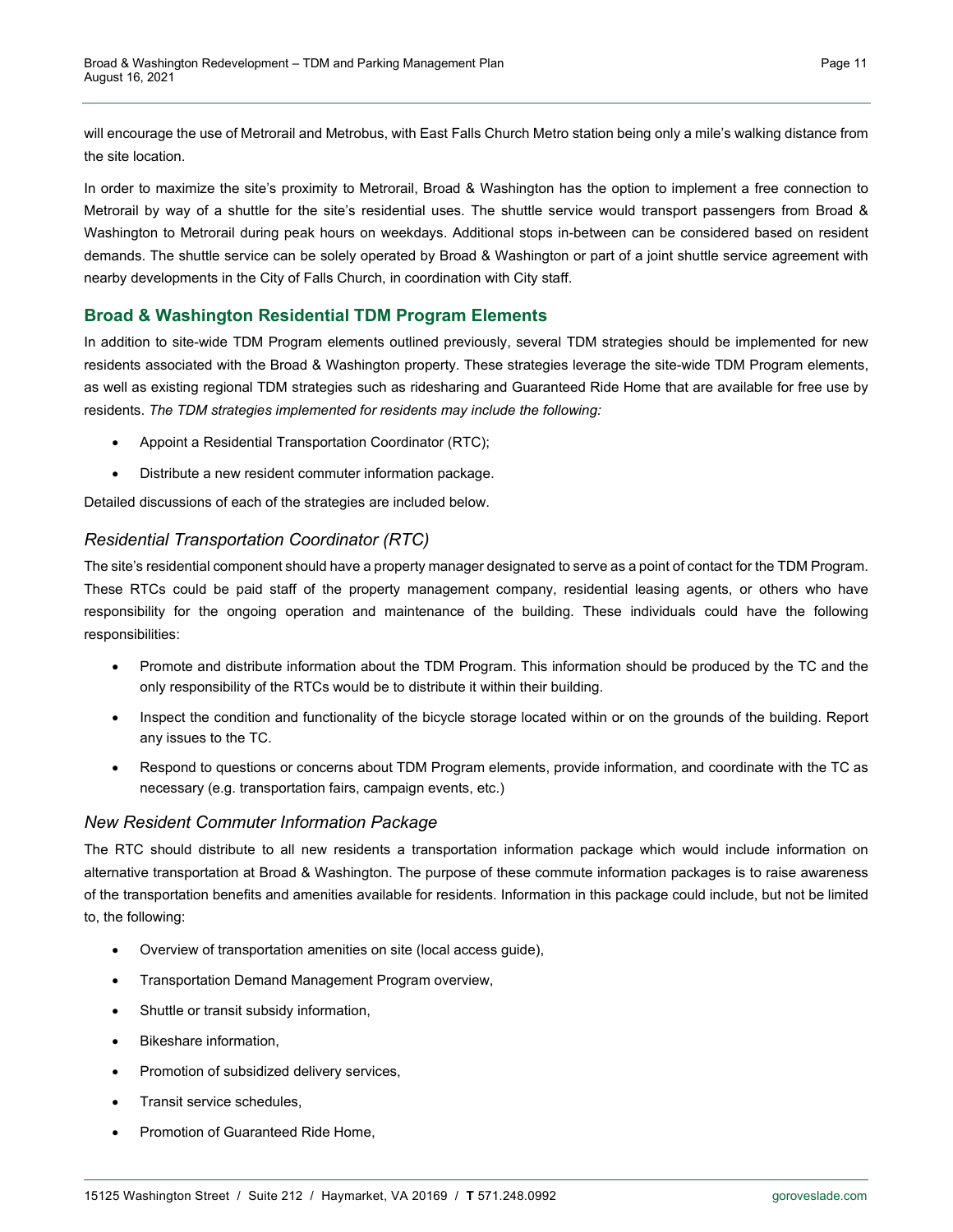- Promotion of Commuter Connections,
- Promotion of Live Near Your Work Program, and
- Live-Work-Play discounts information.

#### *Monitoring and Enforcement of TDM Strategies*

Program monitoring and evaluation are important components of any successful TDM and Parking Management Plan. To ensure credibility and performance, the monitoring program should assess compliance of TDM Program elements outlined herein using the goals stated previously:

- 1. A 25 percent reduction in single-occupancy vehicle use, as compared with industry-standard Institute of Transportation Engineers (ITE) *Trip Generation Manual*, 10<sup>th</sup> Edition projections.
- 2. Accommodation within the on-site garage of the parking demand for the uses in the building during typical operating hours.

Reasons to develop a monitoring program include, but are not limited to, the following:

- Provide a quantitative benchmark of the program's effectiveness in reducing trips and parking demand,
- Assist the City and the TC in redirecting efforts when assessing the effectiveness of program elements in achieving trip reduction and parking occupancy goals,
- Provide the TC with a tool to direct the TDM and Parking Management Program, and
- Provide evidence to the City and the public of the diligence of the Applicant in implementing the programs.

There are different methods for collecting the data necessary to monitor both the TDM and Parking Management Programs, including surveys (of employees, residents and/or visitors), program participation documentation, vehicle counts, parking occupancy counts, and activity logs. The Broad & Washington monitoring program should primarily use surveys, traffic counts, and parking counts to evaluate the effectiveness of program strategies. Each of these tools are discussed below.

#### *Commute Survey*

One of the primary tools for monitoring the effectiveness of the Broad & Washington TDM and Parking Management Plan should be regular surveys of all on-site residents and employees.

Surveys should be conducted annually post-initial occupancy in accordance with the City's TDM guidelines. In addition to monitoring the success of the TDM Program, surveys should also assess auto ownership for residents of Broad & Washington.

The survey questions, at a minimum, should ask residents and employees for the type and frequency of modes of transportation used in a typical week, reasons behind driving alone, incentives that would encourage drive alone respondents to use an alternative mode, whether or not respondents participate in telecommuting and/or flex work hours, etc. Additionally, residents should be asked about the number of vehicles owned and/or leased per household type. Surveys should be developed and conducted by the TC in consultation with the City of Falls Church.

The TC should conduct such surveys in the spring or fall season of a given year (between March and May or between September and November). The survey should be completed during a week without any holidays and when area Falls Church Public Schools are in session. The surveys may be conducted by mail, telephone, and/or email. Regardless of the type of survey ultimately used, a high degree of follow-up is recommended to ensure a high response rate.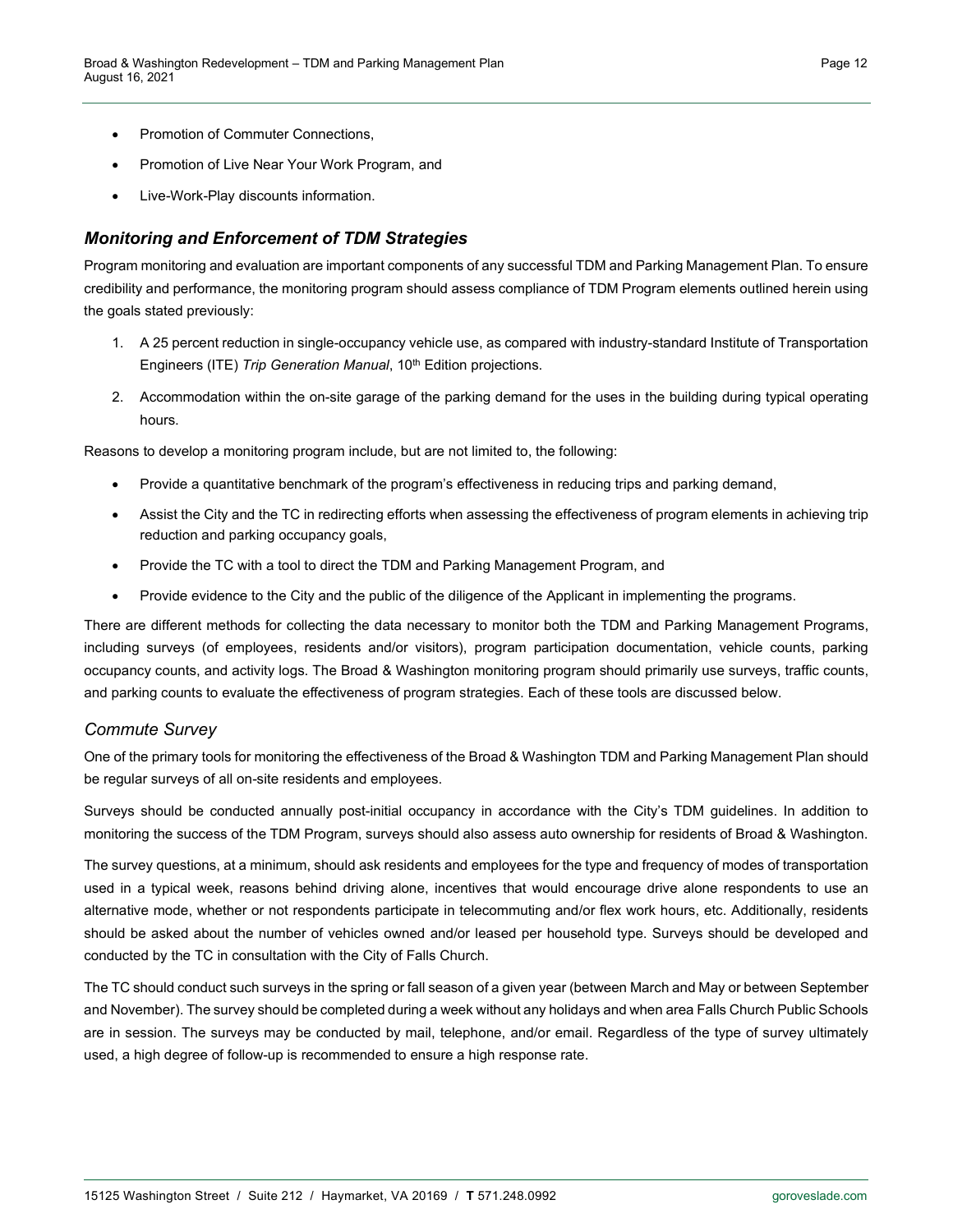#### *Parking Occupancy Counts*

Parking occupancy counts refer to a visual or automated account of occupied and/or empty parking spaces used to ensure that the on-site parking supply is appropriate to meet the peak hour parking demand.

The specifics of the parking occupancy collection and reporting formats should be coordinated with the City of Falls Church. At a minimum, parking occupancy counts should be conducted annually beginning one (1) year after site occupancy.

- Residents, employees, and visitors would not be advised as to the date/time of the parking occupancy counts; and
- Occupancy counts would be conducted on a typical Tuesday, Wednesday, or Thursday during a non-holiday week when area public schools are in session.

Parking occupancy counts should continue to be collected until two (2) years of consecutive counts conducted post-full occupancy show that the parking demand is met based on the overall parking supply.

Once two (2) years of consecutive counts show that the parking demand is met based on the overall parking supply, the TC should continue to conduct annual parking occupancy observations on the site on a more informal basis which may be limited to one site-wide count to be included in the annual report. All collected parking data should be provided in the annual report and submitted to City staff.

As outlined above, the specifics of the parking occupancy collection and reporting formats should be coordinated with the City prior to the initiation of data collection activities. Parking counts should be overseen by the on-site TC and timing should be consistent with commute surveys and traffic counts.

If the average percentage occupied is greater than or equal to 97% of the available supply, then the TC should meet with the City to discuss additional strategies within the Parking Management Plan to be implemented in order to reduce parking demand. The TC should present the results of the parking occupancy counts to the City in the annual report, as specified herein.

In addition to the above, the Applicant agrees that City staff, upon written notice to the owner's designated representative, should have access to the garage at all times to conduct parking utilization counts and to monitor compliance with the TDM and Parking Management Plans.

#### *Traffic Counts*

Vehicular traffic counts should be collected post-build out for the site on an annual basis at all building vehicular entries/exits and/or select intersections to complement commute surveys of the redevelopment site discussed above. Counts should be conducted during weekday AM and PM peak hours, as identified by a traffic engineering analysis. Vehicle counts should be recorded at 15-minute intervals. Automated data collection may be supplemented with manual peak hour turning counts at select locations if necessary. The specifics of the traffic count collection and reporting formats should be coordinated with the City of Falls Church and should be generally consistent with the process associated with the parking occupancy counts. Traffic counts should be performed by the TC and timing should be consistent with the commute surveys and parking occupancy counts. Traffic counts should continue to be collected until two (2) years of consecutive counts conducted post-full occupancy show that the traffic generation meets the goals for the site. Additional counts may be performed any time thereafter as requested by the City, but not to exceed once per year.

Traffic counts are a very accurate snapshot of the real impact of a TDM Program and provision of alternative modes and services. However, they do not provide insight on the overall effectiveness of a TDM Program, such as residents' perceptions and/or appreciation of transportation benefits, utilization of transit services, number of people biking, using the telework program, or traveling during off-periods. For these reasons the commute survey detailed above would also be implemented.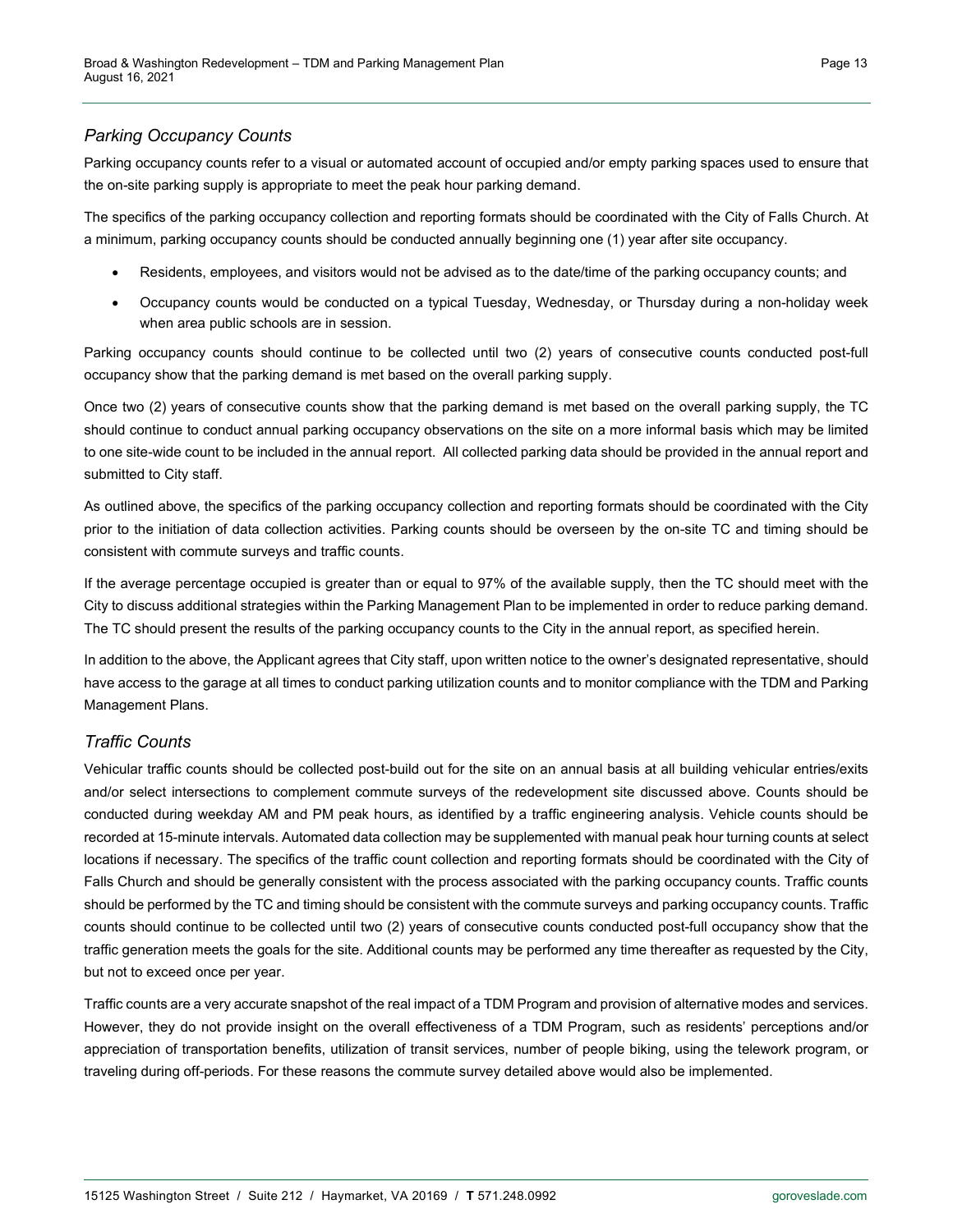#### *Annual Report*

The TC should summarize the results of the TDM and Parking Management Plan for Broad & Washington annually. These reports should detail when strategies were implemented, how many individuals participated, and lessons learned regarding the most effective strategies. The Annual Report should contain a summary report of survey, parking occupancy, and traffic count results as well as all supporting data collected. All reports should be submitted to the City of Falls Church and should be provided annually for five years.

#### *Adaptive Management of TDM Strategies*

If any of the Annual Reports show the redevelopment site is not meeting the target reduction goal, the non-SOV mode split, or the parking demands are exceeding the available supply, then the TC should review the strategies in place and develop modifications to the TDM strategies, adopt additional TDM strategies, and conduct such supplemental parking occupancy, surveys, and/or traffic counts as deemed appropriate in coordination with the City of Falls Church staff.

### Parking Management Strategies

#### *Managed Parking*

The proposed Broad & Washington redevelopment will be served by approximately 680 parking spaces within a three-level parking garage. Of those parking spaces, approximately 360 will be dedicated to residential use and 240 for retail and public use. Effective directional signage will be provided to direct residents, visitors, and customers to the appropriate locations in the parking garage. The owner anticipates that elements of smart parking technology will be incorporated in the garage, but no specifics have been identified as a parking and revenue control system has not yet been selected.

Residential parking spaces will not be bundled with units and leases. Unbundling parking from leases reduces parking demand because individuals are less likely to pay for and use parking when they know the cost and have alternative travel options. Parking spaces will be available for a separate fee.

In addition, the site may choose to participate or lead the development of a parking plan for the area, for example being part of a local *SpotHero* program. This plan will help visitors to the retail establishments locate spaces, anticipate the parking costs and reserve parking spots in nearby parking garages in advance of their visit.

A formal Parking Plan will be submitted to City staff for review prior to the approval of the site plan. This Parking Plan will provide details of:

- The numbers and locations of parking spaces allocated for, or shared between, the various uses in the buildings.
- The numbers and locations of reserved parking spaces in the garage, including accessible spaces and short-term reserved pick-up/drop-off areas.
- The hours of operation of the parking garage dedicated for the various uses in the buildings.
- The operation and management of the spaces, including access and revenue control equipment, employee parking, towing enforcement, and hours of operation.
- Planned event management strategies, including communication with adjacent retail and event operators.

#### *Truck Access Management*

Truck delivery, trash collection, and service functions will be actively managed to minimize adverse operation and safety impacts to the adjacent land uses and users of the local area roadway network.

The Parking Plan should also provide details of the operational hours and management of the residential move-in/move-out, retail and grocery deliveries, and trash removal operations.